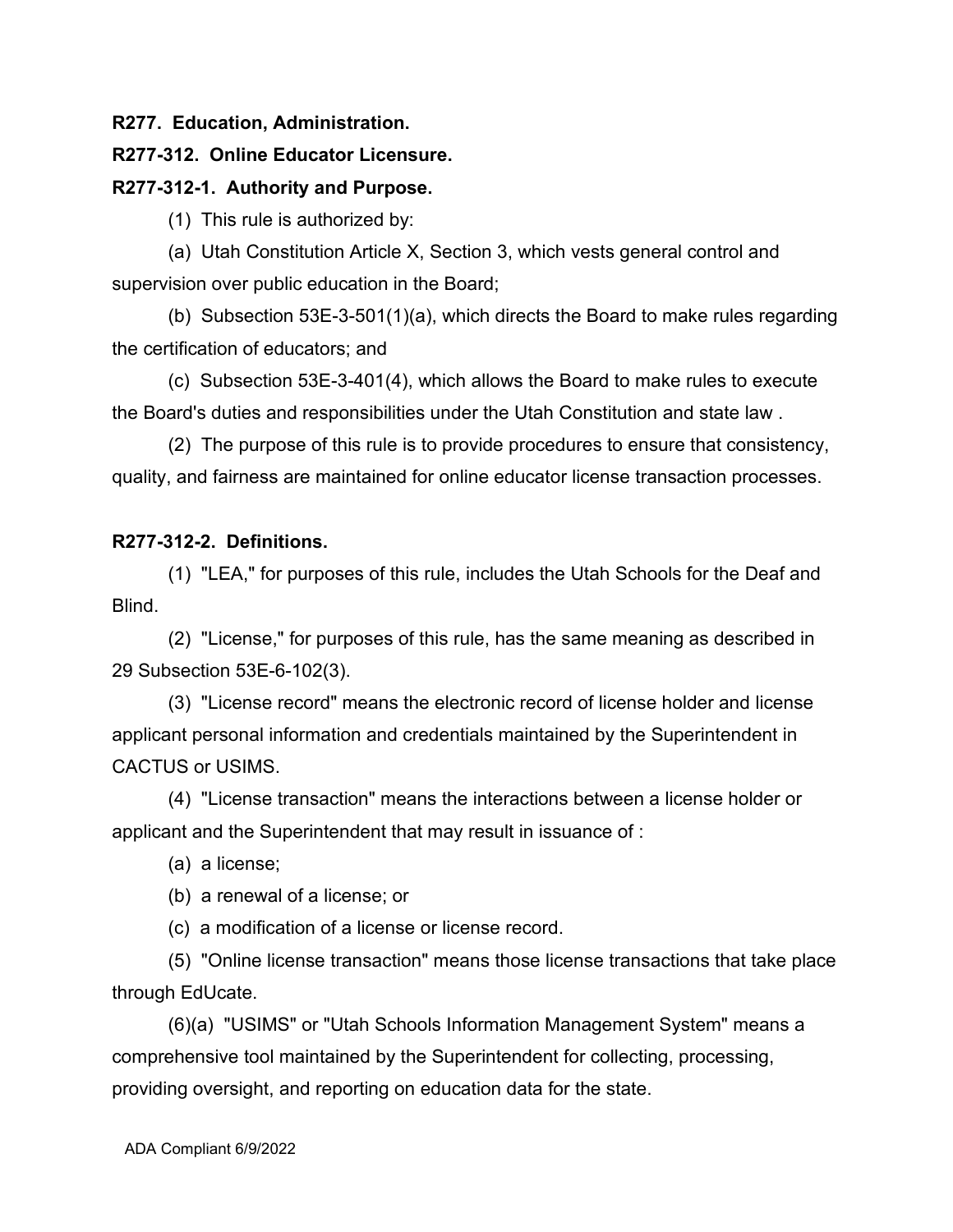(b) USIMS is the successor to the CACTUS database, which maintains data on educator licenses and license applications, which may include:

(i) personal directory information;

- (ii) educational background;
- (iii) endorsements;

(iv) employment history;

(v) professional development information;

- (vi) evidence of criminal background checks; and
- (vii) a record of disciplinary action taken by the Board against the educator.

(c) Information contained in an individual's license record may only be released in accordance with Title 63G, Chapter 2, Government Records Access Management Act.

(7) "Utah Professional Practices Advisory Commission" or "UPPAC" means a Commission established to assist and advise the Board in matters relating to the professional practices of educators, consistent with Title 53E, Chapter 6, Part 5, Utah Professional Practices Advisory Commission.

### **R277-312-3. Procedures.**

(1) Board rules, statutory and Board definitions, and requirements established by statute and Board rules shall apply to any license transaction, regardless of whether the transactions occur online or by other means.

(2)(a) Educators may receive an electronic or paper verification of a licensure transaction.

(b) A verification provided under Subsection (2)(a) is not an educator license.

(3) USIMSs shall be the final repository of educator information and credentials for LEAs and other authorized USIMS users.

(4) Timelines, electronic processes and procedures, payment procedures, formats, and other elements of online licensure transactions shall meet standards of quality, ease of use, and accessibility consistent with those generally found in other wide-spread online processes.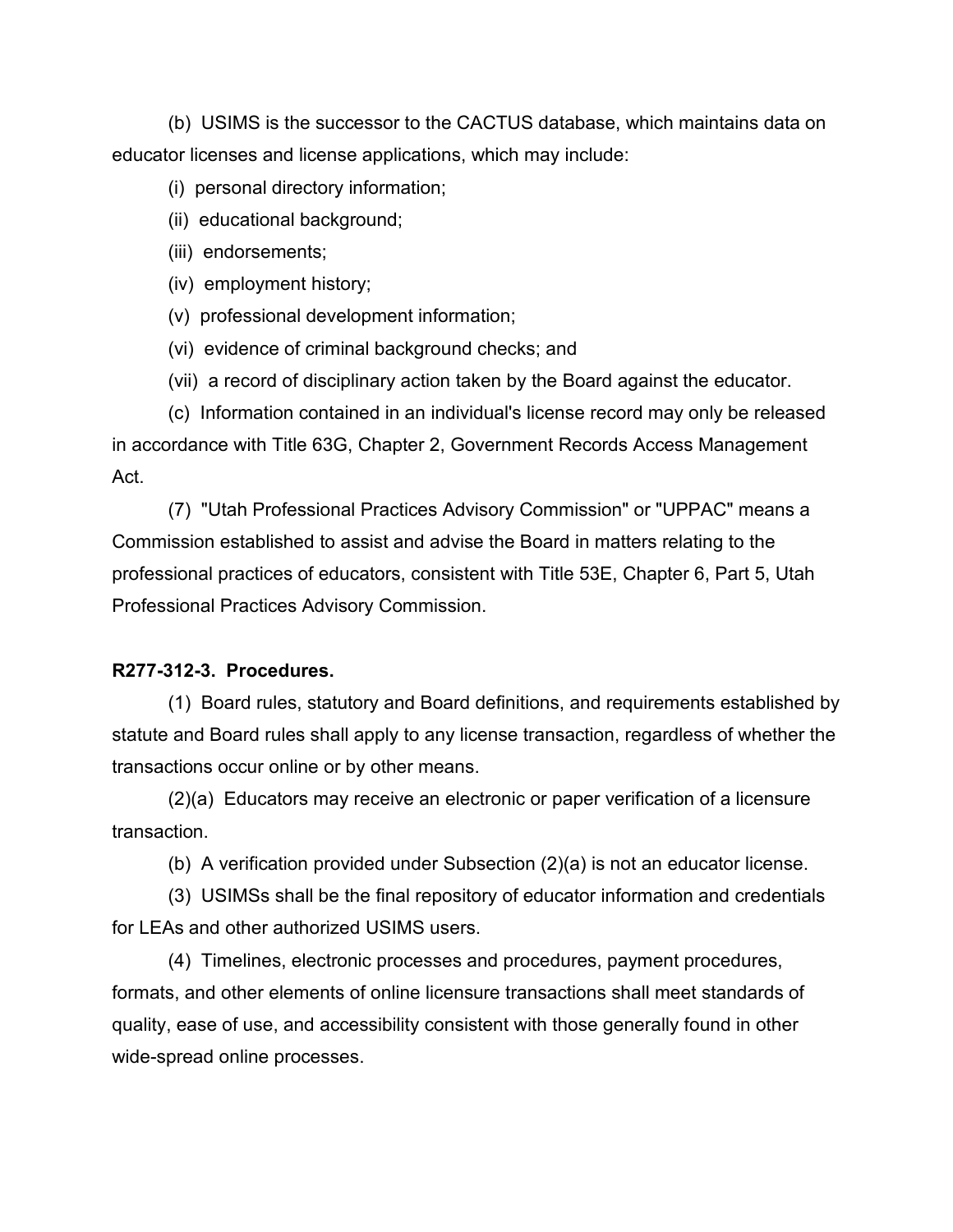(5) The Superintendent shall conduct educator licensing transactions electronically.

(6) Approved Utah educator preparation institutions, LEAs, and other CACTUS and USIMS users shall cooperate with the Superintendent by using the online tools and procedures provided by the Superintendent for transmission of information related to licensing.

(7)(a) An LEA shall maintain accurate records in CACTUS and USIMS.

(b) An LEA shall update the license record of a licensee with a change in employment status within two weeks of the change of status.

(8) The Superintendent may suspend access to CACTUS or USIMS for any user found negligent in maintaining accurate records until the user completes additional training.

## **R277-312-4. Monitoring by the Superintendent.**

(1) The Superintendent shall establish a monitoring program that provides for review of online licensure transactions for:

- (a) accuracy;
- (b) reliability; and
- (c) completeness.
- (2) The Superintendent may subject any licensure transaction to monitoring:
- (a) within one year without cause; or
- (b) at any time with cause.
- (3) An LEA may designate individuals, subject to approval by the

Superintendent, to have the opportunity to access and review licenses acquired or renewed online to verify licensure of employees.

(4)(a) Monitoring conducted under Subsection (2) may include a review of license holder documentation to verify the statements made by the license holder as part of the online license transaction.

(b) In order to verify that the assertions made by a license holder were accurate, a license holder may be required to submit:

(i) transcripts;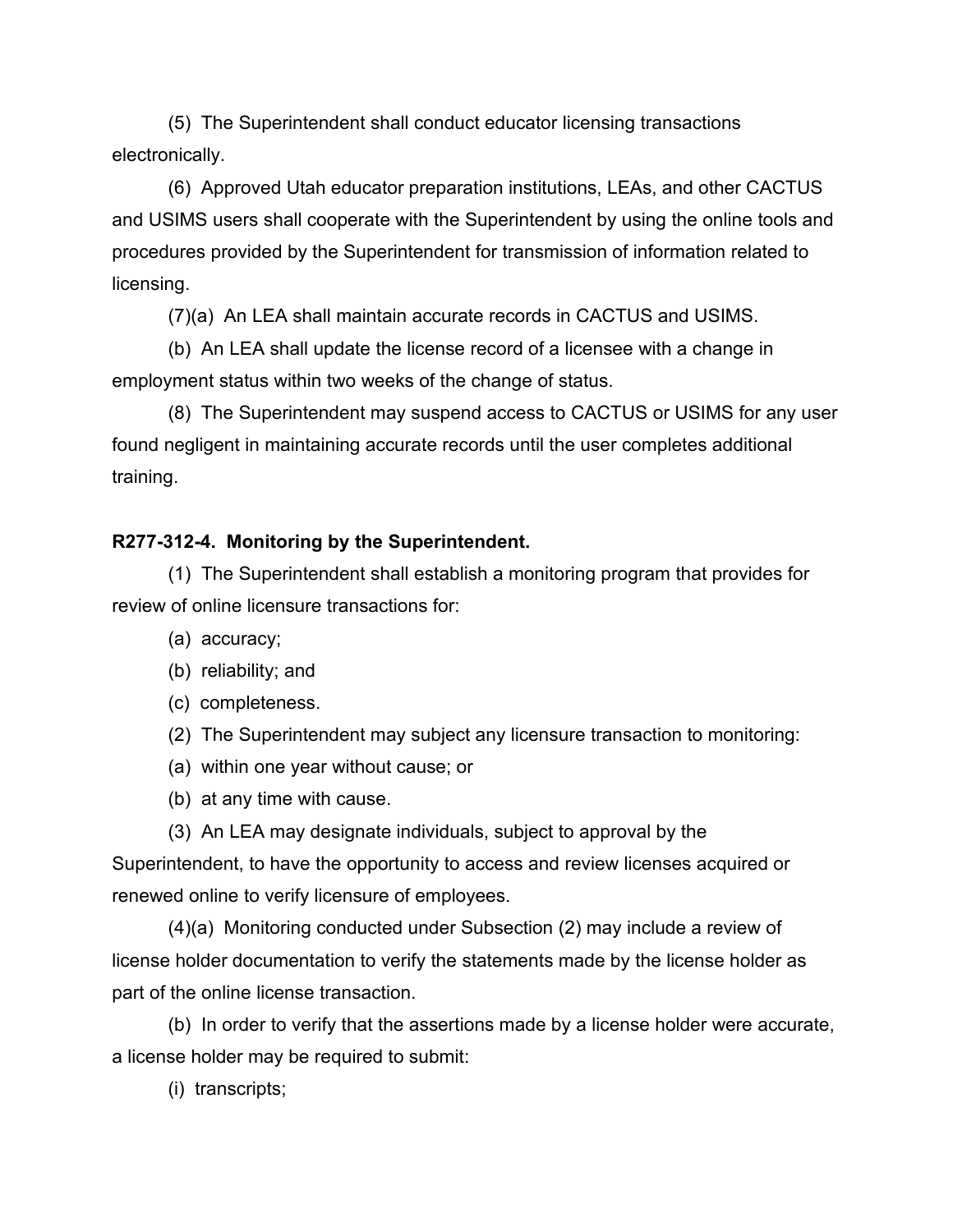(ii) records of participation in professional development activities;

(iii) supervisor letters or endorsements; and

(iv) other documentation requested by the Superintendent.

(5) If the Superintendent finds that a license applicant or license holder intentionally provided false, misleading, or otherwise inaccurate information in a license transaction, the Superintendent shall forward the information to UPPAC.

(6) The Superintendent may void a license transaction that was completed on the basis of inaccurate information at any time with notice to the license holder.

### **R277-312-5. License Applicant and License Holder Responsibilities.**

(1) A license applicant or license holder shall supply accurate and complete information in all license transactions.

(2) A license applicant or license holder shall maintain files and documentation of the information provided in a license transaction for a period of one year after the completion of the license transaction.

(3) A license applicant or license holder that intentionally supplies inaccurate, misleading, false, or otherwise unreliable information in any license transaction shall be subject to the full range of disciplinary actions that may be applied by UPPAC and the Board, consistent with Rule R277-215.

#### **R277-312-6. Licensing Costs.**

(1) The Superintendent shall maintain an automated and self-sustaining licensing process.

(2) The Superintendent shall incorporate current and emerging electronic and information technologies to better meet the needs of applicants for new licenses, for current license holders, for recommending institutions, for LEAs and the general public, to the extent funds are available.

(3) The Superintendent shall maintain accurate records and documentation of:

- (a) the costs of online licensing; and
- (b) the costs of any Superintendent review responsibilities.